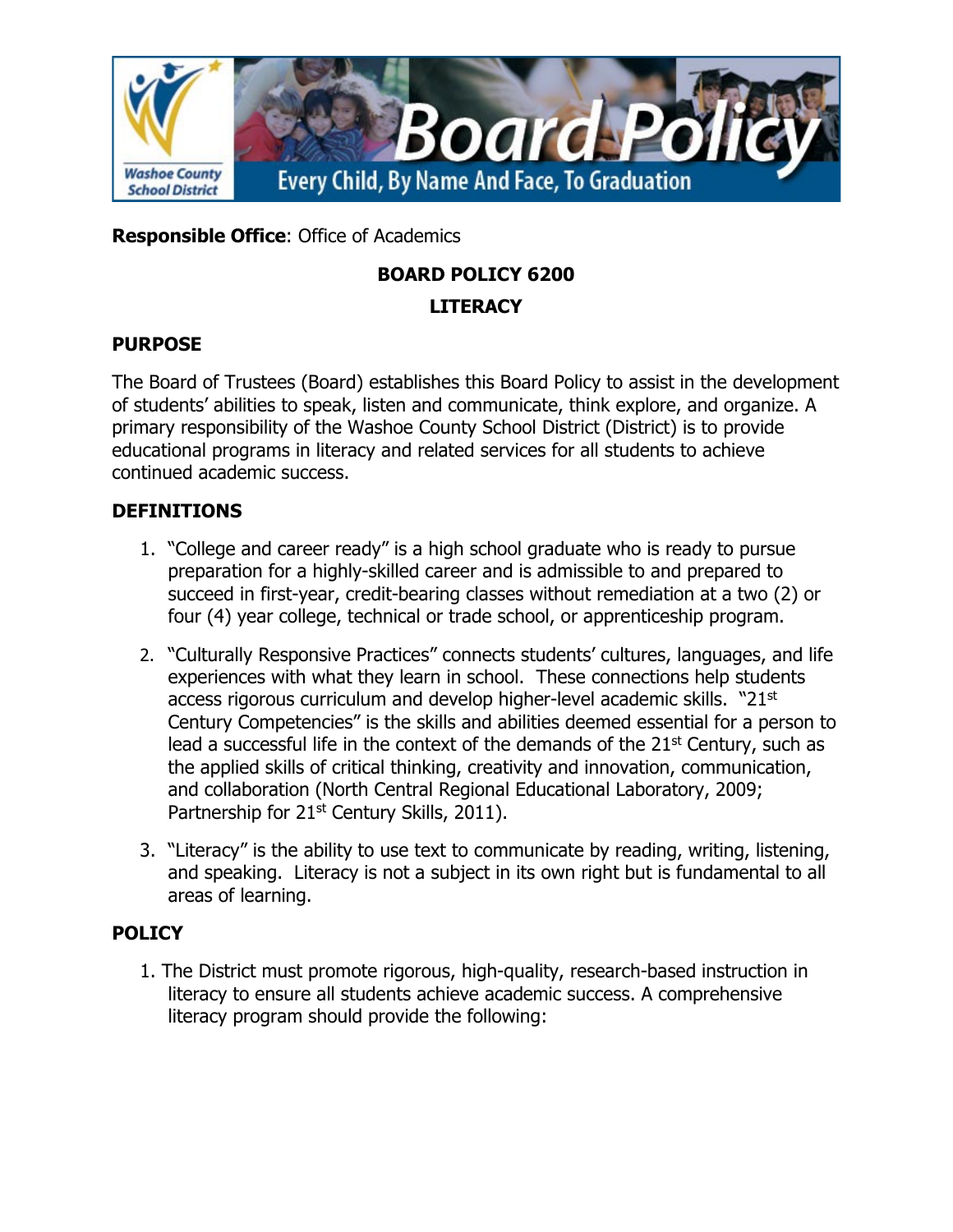- a. Students with the necessary skills to read fluently and for meaning. This includes reading, writing, speaking, and listening in order to build strong communication skills;
- b. Culturally responsive instructional practices; and
- c. An expansive and diversified program to meet the rapidly changing social and economic environment of the  $21<sup>st</sup>$  century, which requires competence in a range of new communication forms and media.
- 2. The Board recognizes that literacy constitutes the basic foundation for learning and seeks to provide students the basic skills needed to become proficient readers. The District shall:
	- a. Provide high-quality effective instruction that prepares all students to become proficient readers, independent thinkers, and effective communicators;
	- b. Consistent with District assessment practice, identify literacy needs of students using data from ongoing and embedded assessment to ensure timely and equitable support and access to effective programs and pathways for academic success;
	- c. Incorporate explicit and systematic instruction in the skills, knowledge, and understandings required for students to be literate. Literacy is taught in a balanced and integrated way. Based on assessment data, teachers employ flexible grouping for specific instruction;
	- d. Prepare all students to graduate from high school with the ability to integrate literacy skills (reading, writing, listening, and speaking), which are necessary to pursue college or highly skilled career opportunities;
	- e. Provide ongoing professional learning opportunities focused on the Nevada Academic Content Standards to include the Nevada Integrated Technology Standards, consistent with the District's comprehensive professional development plan, which is geared to prepare all teachers for the diversity of literacy abilities in a classroom; and
	- f. Offer targeted support services and strong partnerships that ensure families are welcomed as full members of the educational community and in the educational decision-making process for students. In addition, the District decisions reflect the voices of ethnically and linguistically diverse parents.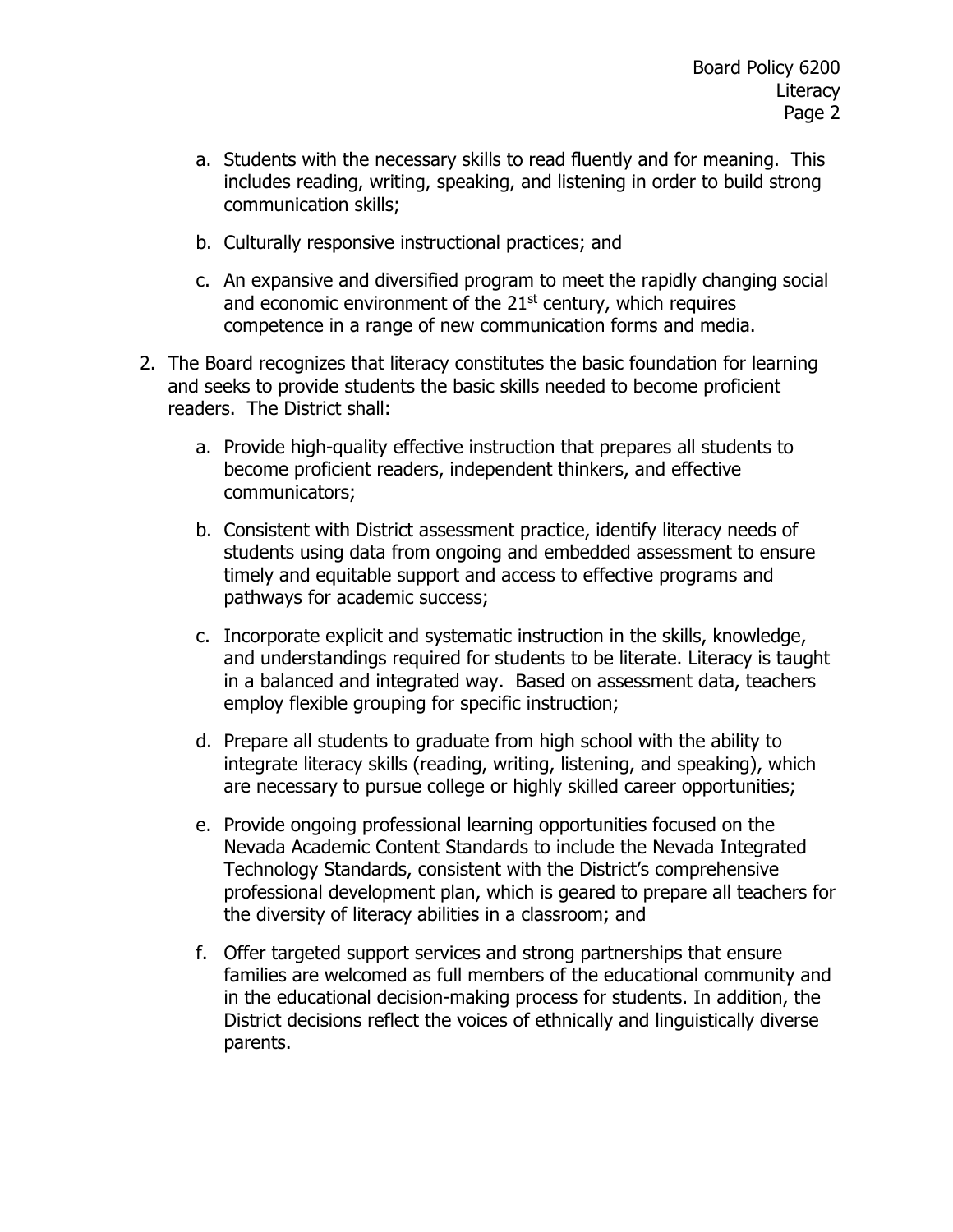- 3. The District's early literacy program is designed to ensure that students are able to read at a proficient level by the end of third grade. To reach this goal, a balanced and comprehensive Literacy/ English Language Arts program shall be developed and implemented that includes:
	- a. Skill development for beginning readers that includes phonemic awareness, phonics and decoding skills, and sufficient practice and repetition of these skills;
	- b. A literature, language, and comprehension program that includes a balance of oral and written language;
	- c. Ongoing diagnosis of individual students' skills; and
	- d. An early intervention program that provides assistance to children at risk of not meeting grade level proficiency.
- 4. The Board hereby directs the Superintendent to adopt an Administrative Regulation to implement and maintain the purpose of this Board Policy. The Superintendent shall include in the Administrative Regulation the following provisions:
	- a. Providing necessary support and intervention to students in need of remediation;
	- b. Ensuring literacy instruction and materials are aligned to the Nevada Academic Content Standards; and
	- c. Selecting instructional materials that are based on student learning and achievement data and are consistent with the District's instructional materials selection procedures.

#### **LEGAL REQUIREMENTS AND ASSOCIATED DOCUMENTS**

- 1. This Board Policy reflects the goals of the District's Strategic Plan and aligns/complies with the governing documents of the District, to include:
	- a. Board Policy 5025, Student Placement and Communication of Progress Promotion, Acceleration, and Retention;
	- b. Board Policy 6160, Instructional Materials: Selection, Adoption, and Disposal;
	- c. Board Policy 6400, Assessment; and
	- d. Board Policy 6725, English Learners.